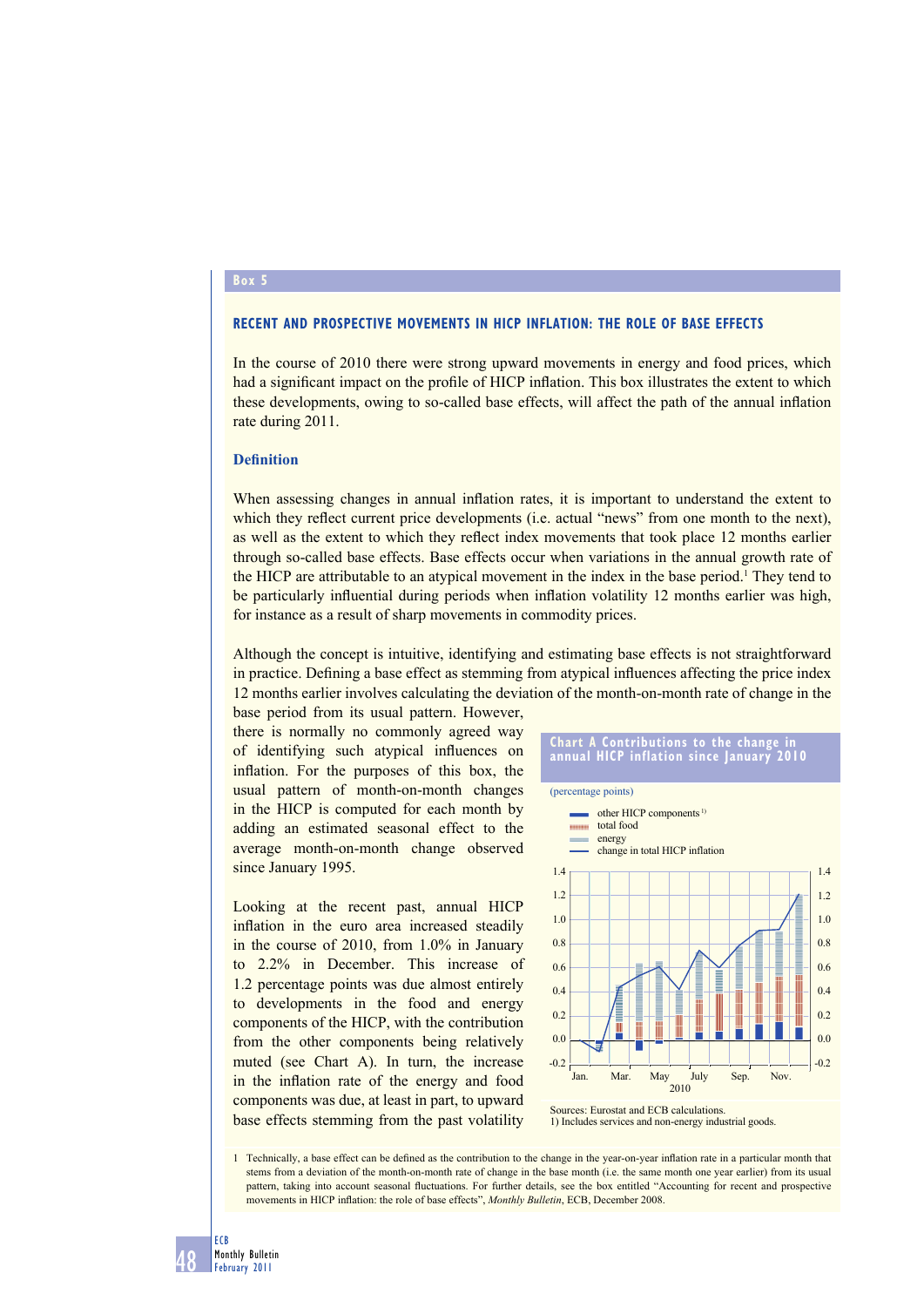Prices and costs

in commodity prices.<sup>2</sup> However, the rise in HICP inflation also reflected actual developments in 2010, in particular the pass-through of the increases in crude oil prices recorded in international markets in the course of the year, the depreciation of the euro in the first half of the year and the impact of the more recent increases in non-oil commodity prices in global markets. Furthermore, with regard to food prices, the sharp increases towards the end of 2010 also reflected higher prices for unprocessed food items, such as meat and vegetables, which were related to weather effects. Hikes in indirect taxes also pushed up inflation temporarily in some countries.

## **Impact of base effects on the profile of HICP inflation in 2011**

In 2011 base effects are expected to have a strong influence on the profile of headline inflation. Chart B shows the expected contributions of base effects in the energy and food components to the monthly changes in the annual inflation rate in the 12 months to December 2011. Notably, it shows that the contributions of base effects stemming from developments in energy prices are estimated to be mostly negative and to become particularly large in the spring and in December, as the sharp monthly increases in energy prices recorded a year earlier drop out of the annual comparison. At the same time, the contributions of base effects stemming from developments in food prices are estimated to be more volatile throughout 2011, but to remain generally small and never to exceed 0.1 percentage point.

Chart C cumulates the contribution of base effects to annual changes in the HICP over the next 12 months, starting from December 2010. It shows that the base effects in the energy and food components are projected to have a cumulated downward impact on annual HICP inflation of

2 For more details, see the box entitled "Base effects and their impact on HICP inflation in 2010", *Monthly Bulletin*, ECB, January 2010.



2011 Jan. Mar. May July Sep. Nov.

Sources: Eurostat and ECB calculations.

**B** Contribution of

**Cumulative impact of base in the energy and food components in 2011**



49 **ECB** Monthly Bulletin February 2011